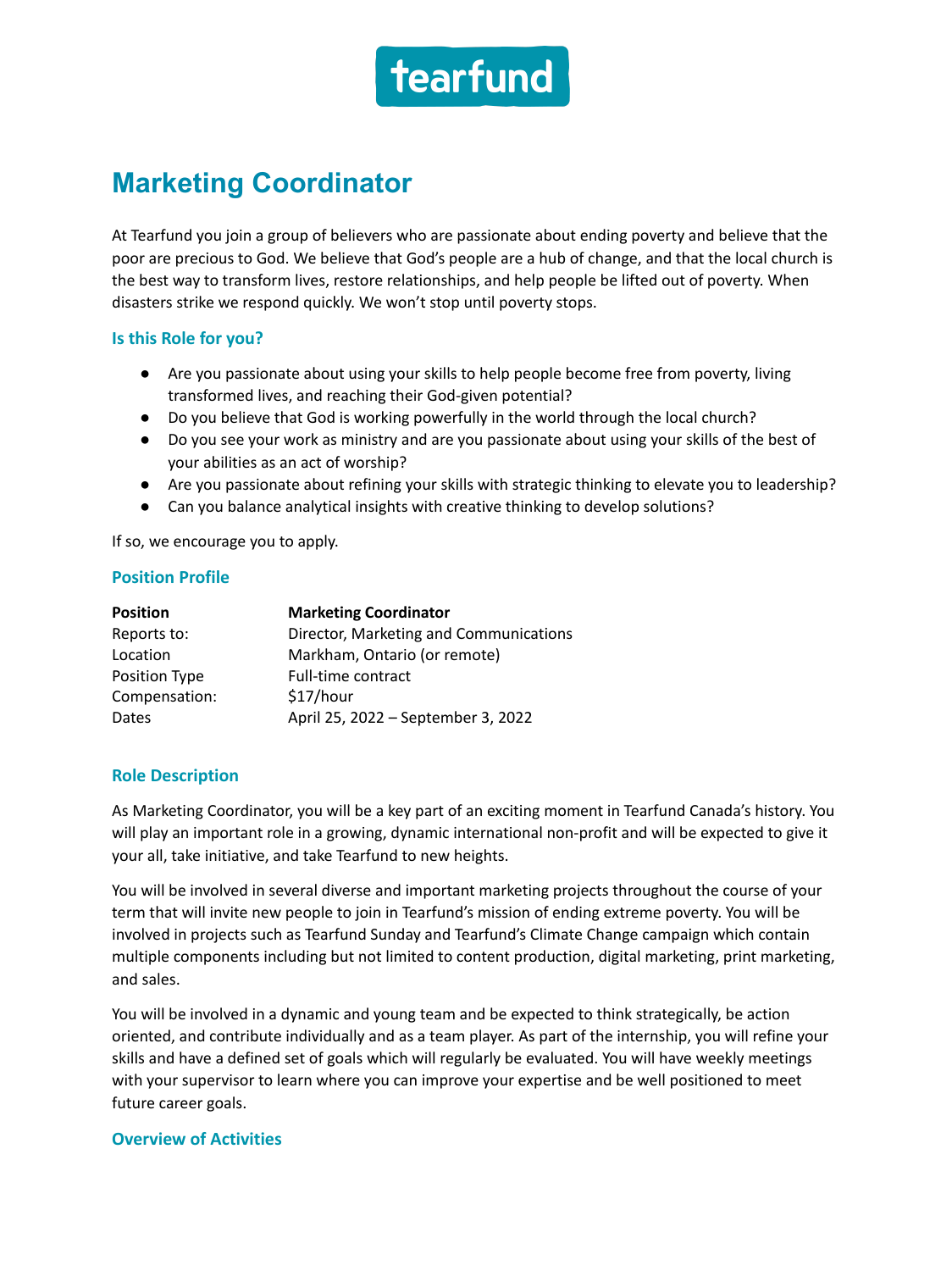

- Help coordinate and implement key Tearfund projects such as Tearfund Sunday, Tearfund's climate change campaign, as well as other lead generation projects
- Work with other members of the team such as the writer / storyteller and video specialist to tell engaging stories that will nurture current donors and invite new ones to join Tearfund's mission
- Work with the digital marketing specialist to drive traffic to Tearfund's website for the purpose of acquisition. This will involve tactic including organic social media, paid social, search advertising, display and video advertising and other methods.
- May assist with Tearfund's direct mail program

# **Qualifications**

- Fully aligned with the vision, mission, and values of Tearfund Canada, including Statement of Faith and Lifestyle Expectations
- A passion to learn about international development and Tearfund Canada's mission
- Pursuing or graduated with a degree in Business or the humanities
- Proven track record of being highly motivated and driven.
- Relentlessly organized able to create and adhere to tight project plans
- Able to get things done. Willing to roll-up sleeves and do what is needed. Will seek out the answer if doesn't know how to do something.
- Able to motivate and work with others to achieve tight deadlines.
- Creative yet analytical, being able to balance data with a good understanding of how "people work"
- Strong attention to detail and excellent writing and editing skills.
- A team player, but also able to work independently without supervision
- Bonus: overall knowledge about marketing concepts (4Ps, marketing funnel, etc…).
- Bonus: Experience in digital marketing tools such as mailchimp, google ads, Facebook ads, google analytics, CMS (i.e. Wordpress), etc…

# **Application**

To apply, please email us your cover letter and resume to  $hr@testund.ca.$  Your cover letter should include a description of:

- 1. Why you're the right fit for this position
- 2. Your related education and experience
- 3. How you would integrate faith with this role

## **Applications will be accepted until April 5, 2022**

*Qualified candidates must be able to demonstrate a commitment to the core values and Christian mission of Tearfund Canada.*

*Tearfund Canada welcomes and encourages applications from people with disabilities. Accommodations are available on request for candidates taking part in all aspects of the selection process.*

We thank all applicants for applying, however will only reply to those selected for interviews.

To learn more about Tearfund Canada, visit Tearfund.ca